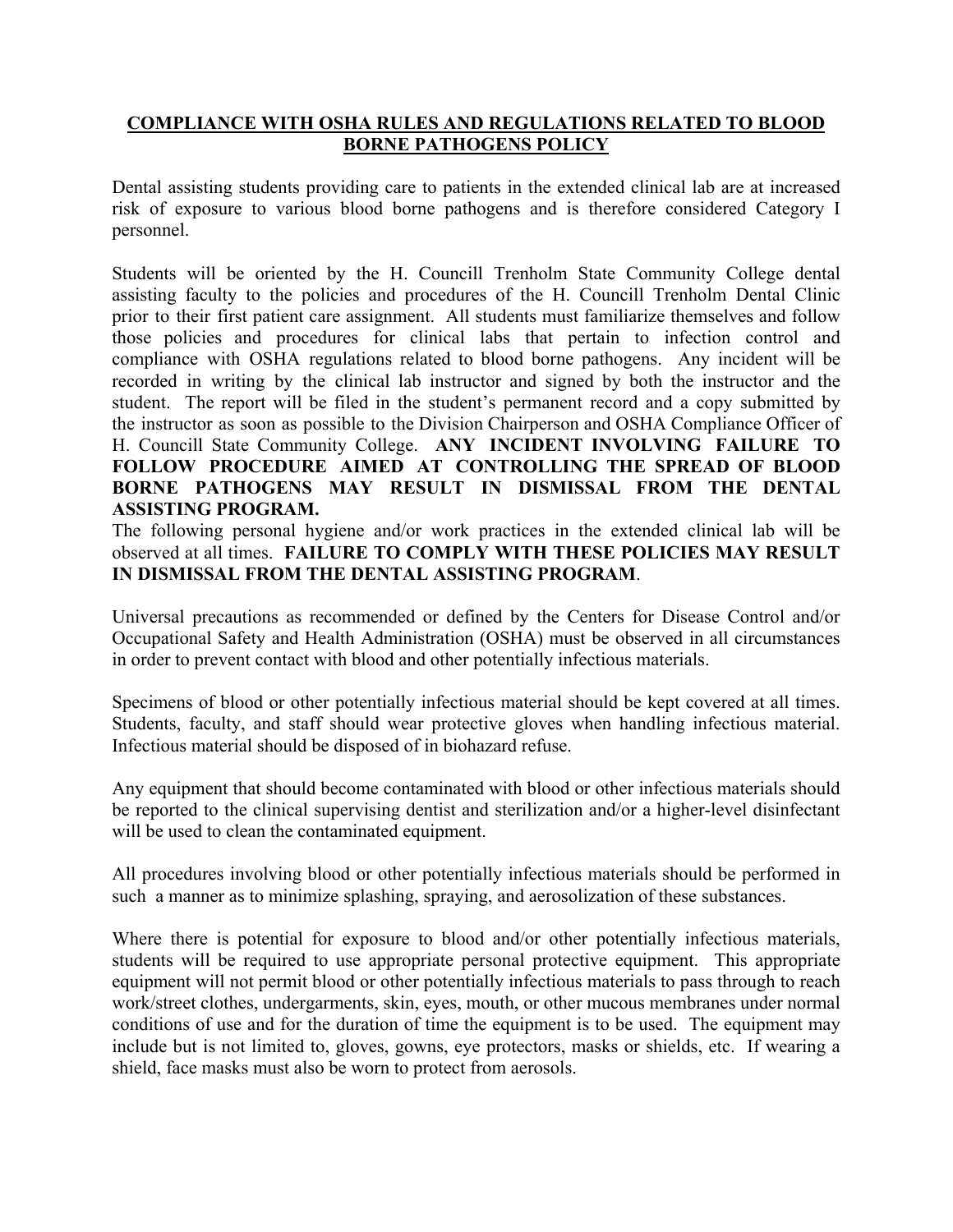The type and characteristics of the protective clothing will depend upon the task and degree of exposure anticipated.

Masks in combination with eye protection devices, such as goggles or glasses with solid side shields, or chin length faces shields should be worn whenever splashes, sprays, splatters or droplets of blood or other potentially infectious materials may be generated and eye, nose, or mouth contamination can be reasonably anticipated.

Contaminated work surfaces should be decontaminated with a hospital level disinfectant. The student/faculty/staff must protect him/herself by wearing nitrile gloves preventing crosscontamination.

Broken glassware should not be picked up directly with hands but should be cleaned up using mechanical means such as a brush, dust pan, tongs, or forceps.

Regulated waste materials should be handled and disposed of in regulated waste containers found throughout the clinic and lab. All containers for regulated waste are closable, puncture resistant, leak proof on sides and bottom and labeled or color coded.

Laundry should be managed according to procedures covered in DAT 100 - Introduction to Dental Assisting. Infection Control Unit.

Students should handle, decontaminate, and/or dispose of contaminated personal protective equipment according to procedures taught in DAT 100 - Introduction to Dental Assisting.

Any uniform or other garments that become contaminated by blood or other potentially infectious materials should be removed immediately or as soon as feasible and placed in a plastic bag taken home by students and cleaned according to procedures taught in DAT 100 - Introduction to Dental Assisting - Infection Control Unit.

Gloves should be worn when it can be reasonably anticipated that the student may have hand contact with blood, other potentially infectious materials, mucous membranes, and/or non-intact skin; and when handling/touching contaminated items or surfaces. Gloves must be changed after contact with each patient. Any glove that becomes torn should be replaced immediately or as soon as is feasible. Gloves should be disposed of in the regulated waste receptacles.

Students should wash their hands immediately or as soon as possible after removal of gloves or other personal protective equipment and after hand contact with blood or other potentially infectious materials.

Students should wash hands and any other skin with ADA approved hand cleansing agents, or flush mucous membranes with water, immediately or as soon as feasible following contact of such body areas with blood or other potentially infectious materials. Students must wash his/her hands at the beginning and end of each clinic day as well as between all patients. Students are not allowed to have false nails of any kind and natural nails should be short and well manicured with clear nail polish only.